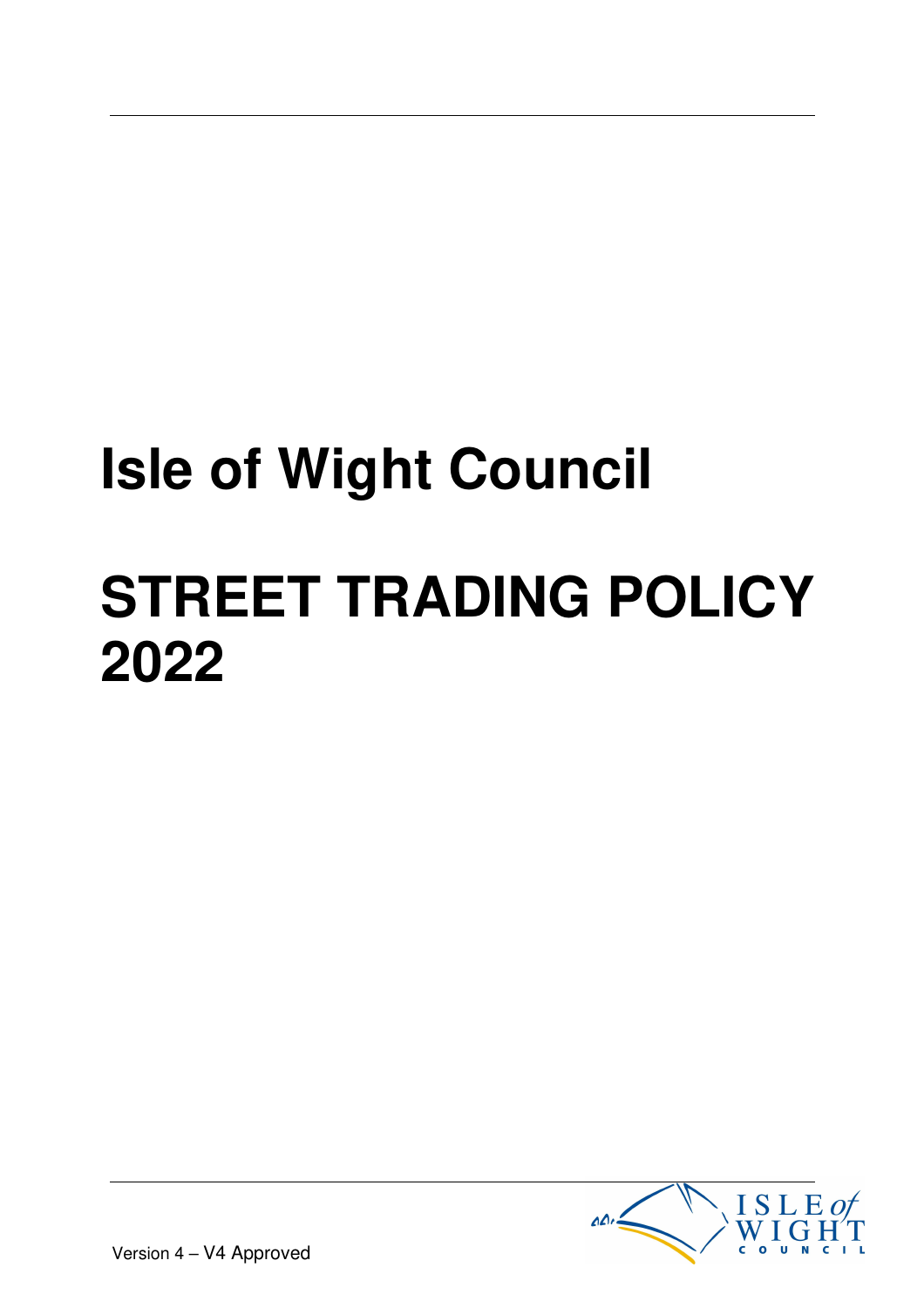

# **Document Information**

| Title:<br><b>Status:</b>                        | <b>Street Trading Policy</b><br>Initial Draft for Consideration                                                                                                                                                                                                                   |
|-------------------------------------------------|-----------------------------------------------------------------------------------------------------------------------------------------------------------------------------------------------------------------------------------------------------------------------------------|
| <b>Current Version:</b>                         | 4                                                                                                                                                                                                                                                                                 |
| Author:<br><b>Sponsor:</b>                      | Kevin Winchcombe<br>Team Manager - Licensing & Business Support<br>Regulatory Services, Jubilee Stores, The Quay,<br>Newport, Isle of Wight, PO30 2EH<br>kevin.winchcombe@iow.gov.uk<br>(01983) 823159<br>Amanda Gregory<br>Strategic Manager for Regulatory and Community Safety |
|                                                 | <b>Services</b>                                                                                                                                                                                                                                                                   |
| <b>Consultation:</b>                            |                                                                                                                                                                                                                                                                                   |
| <b>Approved by:</b><br><b>Approval Date:</b>    |                                                                                                                                                                                                                                                                                   |
| <b>Review Frequency:</b><br><b>Next Review:</b> | Every 3 Years<br><b>June 2024</b>                                                                                                                                                                                                                                                 |

| <b>Version History</b> |               |                                  |  |  |
|------------------------|---------------|----------------------------------|--|--|
| <b>Version</b>         | <b>Date</b>   | <b>Description</b>               |  |  |
|                        | October 2021  | Initial Draft for Consideration  |  |  |
|                        | December 21   | Changes made during consultation |  |  |
| 3                      | December 21   | Version 3 – For Approval         |  |  |
|                        | 13 January 22 | Approved by Cabinet              |  |  |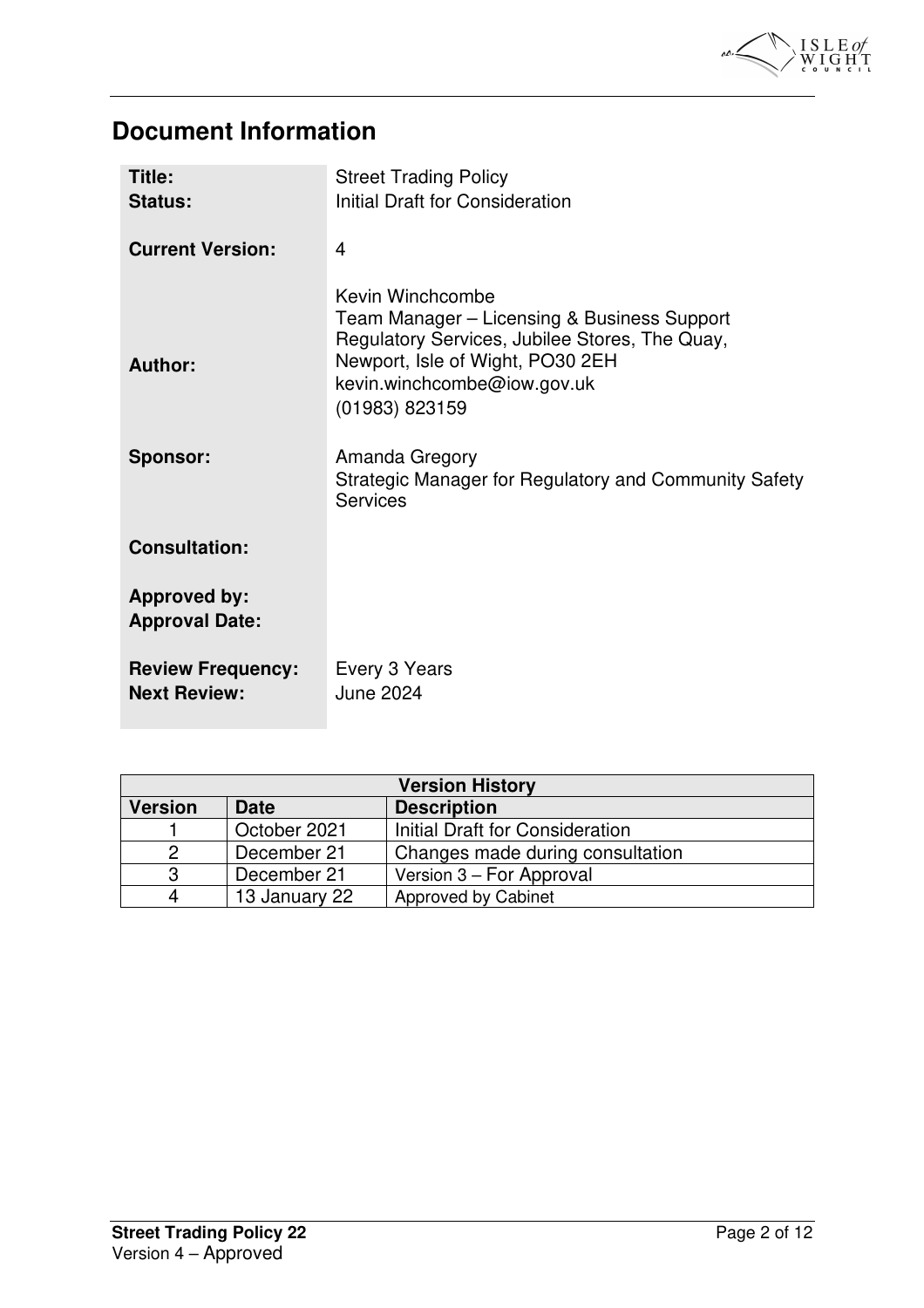

| <b>Contents</b> |                                           |                |
|-----------------|-------------------------------------------|----------------|
| 1.              | <b>Introductions</b>                      | 4              |
| 2.              | <b>Definitions</b>                        | 4              |
| 3.              | <b>Exempt Trading Activities</b>          | 5              |
| 4.              | <b>Council Owner Land</b>                 | 6              |
| 5.              | <b>Types of Street Trading Activities</b> | 6              |
| 6.              | <b>Car Sales</b>                          | $\overline{7}$ |
| 7.              | <b>New Applications</b>                   | $\overline{7}$ |
| 8.              | <b>Renewal Applications</b>               | 8              |
| 9.              | <b>Consultations</b>                      | 9              |
| 10.             | <b>Determinations</b>                     | 10             |
| 11.             | <b>Conditions</b>                         | 11             |
| 12.             | <b>Variations of Consent</b>              | 12             |
| 13.             | <b>Transfer</b>                           | 12             |
| 14.             | <b>Surrender of Consent</b>               | 12             |
| 15.             | <b>Enforcement</b>                        | 12             |
| 16.             | <b>Appeals</b>                            | 12             |
| 17.             | <b>Fees</b>                               | 12             |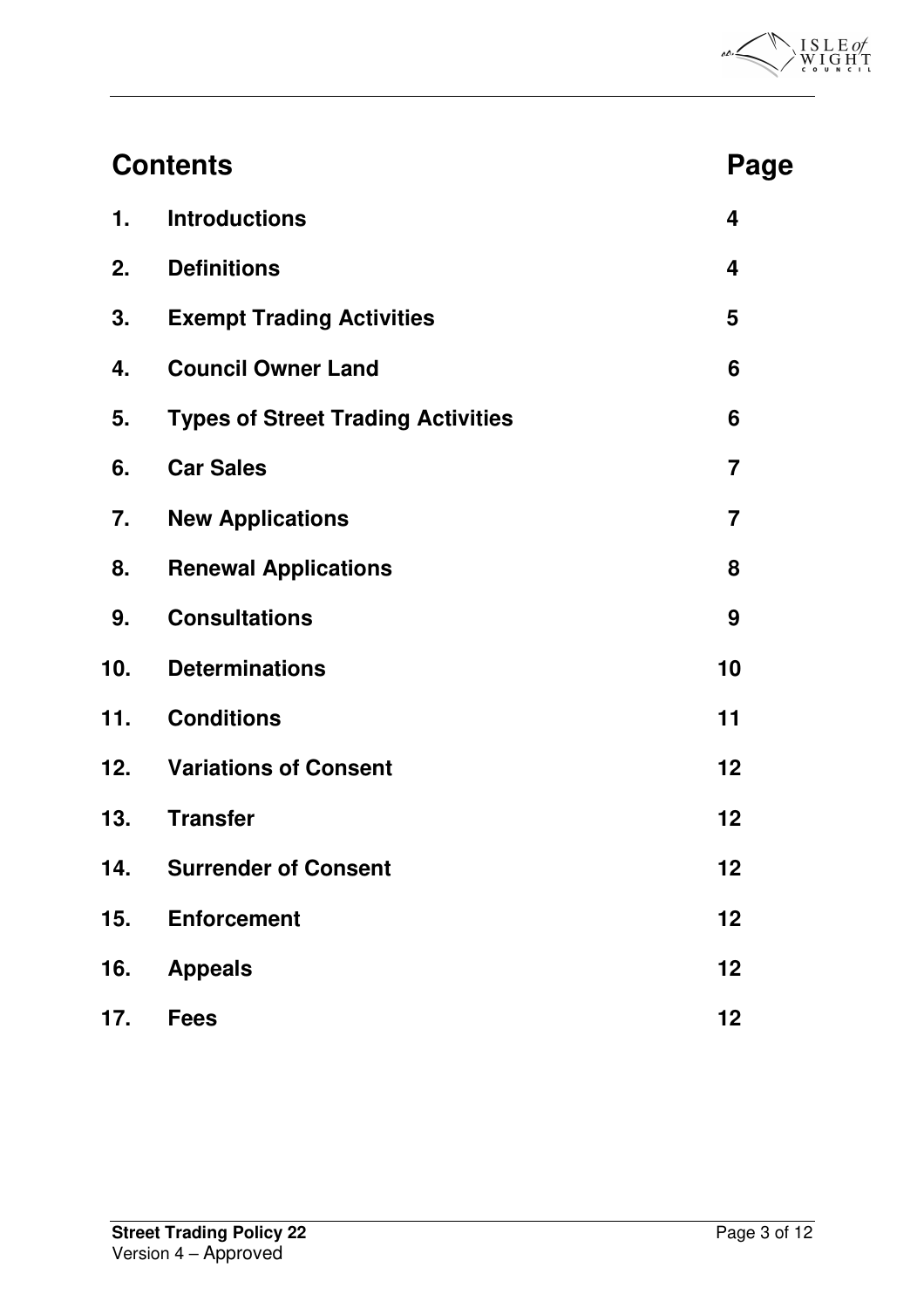

# **1. Introduction**

- 1.1 This policy will become effective on 13 January 2022.
- 1.2 On 7 April 2014, the Isle of Wight Council adopted Schedule 4 of the Local Government (Miscellaneous Provisions) Act 1982 which enables licensing authorities to regulate street trading activities.
- 1.3 On 30 June 2014 the Council's Licensing Committee resolved that all current and future:
	- Roads,
	- Streets,
	- Footways,
	- Beaches,
	- Service areas (as defined by section 329 of the Highways Act 1980), and
	- All other land to which the public have access without payment on the Isle of Wight are to be designated as "consent streets" for the purposes of Street Trading as defined by schedule 4 of the Local Government (Miscellaneous Provision) Act 1982.
- 1.4 This policy will therefore outline how consent can be obtained and the processes that will be followed.
- 1.5 Any departure from this policy must be justified in writing and approved by a member of the Regulatory Services' Management Team.
- 1.6 This policy will be reviewed every five years.
- 1.7 All legislative amendments will be made automatically; all other changes will be subject to a twenty-eight-day consultation period. Any representations will be determined by the Licensing Committee.
- 1.8 Street trading consent does not provide an outright permission for a trader to operate; they must still obtain permission from the relevant landowner and must still comply with all other relevant legislation.

## **2. Definitions**

2.1 The following definitions will provide clarification for the purposes of this policy.

## 2.2 **The Act**

This refers to the Local Government (Miscellaneous Provisions) Act 1982.

## 2.3 **Policy**

This refers to the Isle of Wight Council's Street Trading Policy.

## 2.4 **The Council**

This means the Isle of Wight Council.

## 2.5 **Street Trading**

As defined in the Act, street trading refers to the selling or exposing or offering any article (including a living thing) for sale in a street.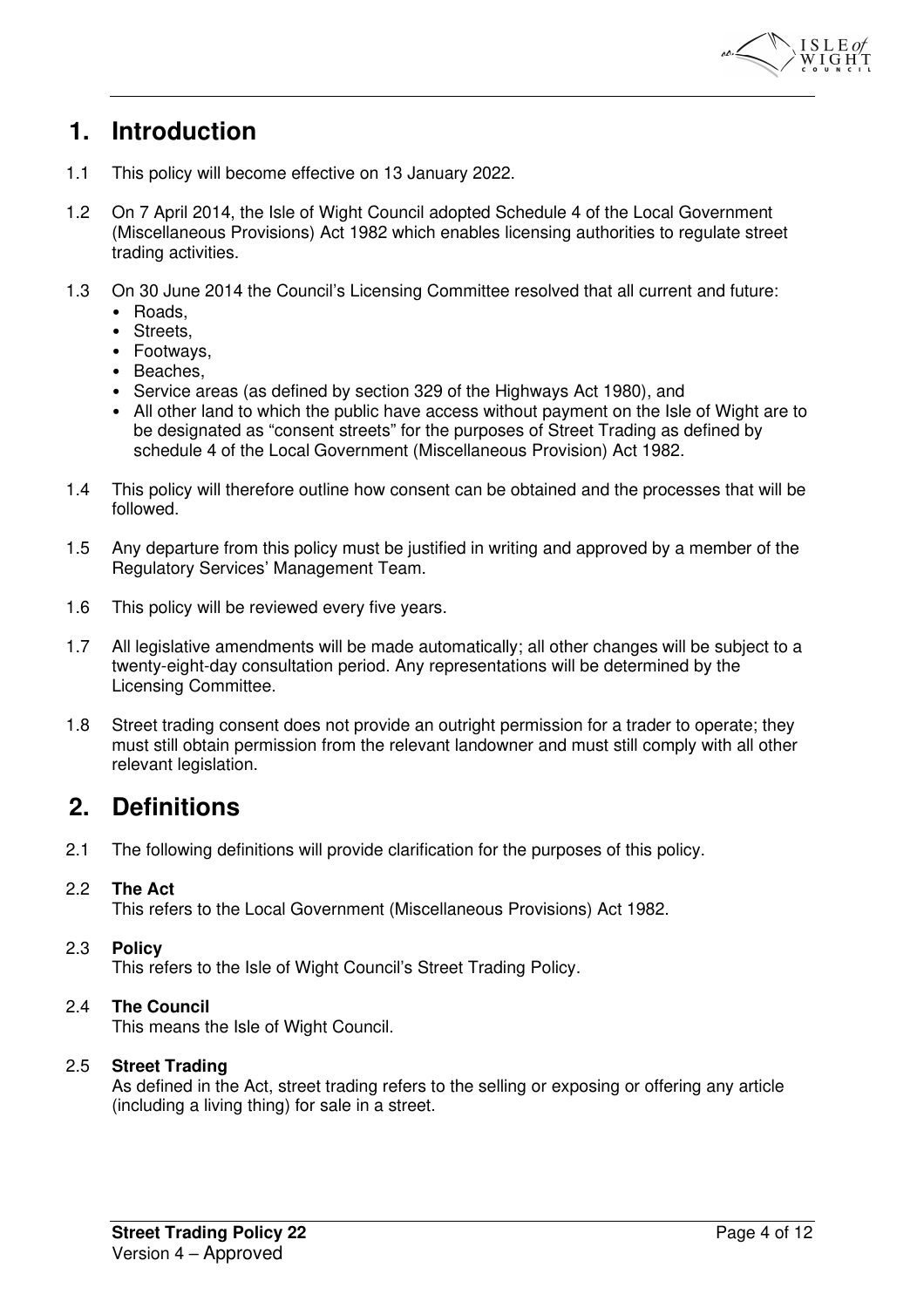

## 2.6 **Street**

For the purposes of street trading a Street includes:

- a) any road, footway, beach or other area to which the public have access without payment; and
- b) a service area as defined in section 329 of the Highways Act 1980.

## 2.7 **Prohibited Street**

Means a street in which street trading is prohibited.

#### 2.8 **Consent Street**

As defined in the Act, a consent street is a street in which street trading is prohibited without the consent of the Council.

## 2.9 **Consent**

A written document issued by the council, granting permission for street trading activities, which may be subject to conditions.

## **3. Exempt Trading Activities**

- 3.1 The Act provides the following exemptions:
	- a) trading by a person acting as a pedlar under the authority of a pedlar's certificate granted under the Pedlars Act 1871
	- b) anything done in a market or fair the right to hold which was acquired by virtue of a grant (including a presumed grant) or acquired or established by virtue of an enactment or order
	- c) trading in a trunk road picnic area provided by the Secretary of State under section 112 of the Highways Act 1980
	- d) trading as a news vendor (as defined in paragraph 1(3) of the Schedule)
	- e) trading which is carried on at premises used as a petrol filling station or is carried on at premises used as a shop or in a street adjoining premises so used and as part of the business of the shop
	- f) selling things, or offering or exposing them for sale, as a roundsman
	- g) the use for trading under Part VIIA of the Highways Act 1980 of an object or structure placed on, in or over a highway
	- h) the operation of facilities for recreation or refreshment under Part VIIA of the Highways Act 1980
	- i) the doing of anything authorised by regulations made under section 5 of the Police, Factories, etc. (Miscellaneous Provisions) Act 1916.
- 3.2 The Act includes that a street is "land to which the public have access without payment", therefore, if an entrance fee is charged, street trading consent would not be required.
- 3.3 The licensing authority has also determined that consent will not be required for the following activities on the Isle of Wight:
	- a) Car boot sales

(A group of individuals who sell their own unwanted or used belongings from their own vehicle. Consent will not be required to carry on such an activity. The Car Boot sale organiser will have overall responsibility to ensure that no commercial stalls trade at their car boot sale.)

- b) Articles being sold from within the curtilage of residential premises, e.g., private garage/house sales.
- c) Articles being sold from within a car park intended for the customers of the business and only where the sale of goods takes place from within the curtilage of that premises, where the landowner has the right and ability to prohibit public access.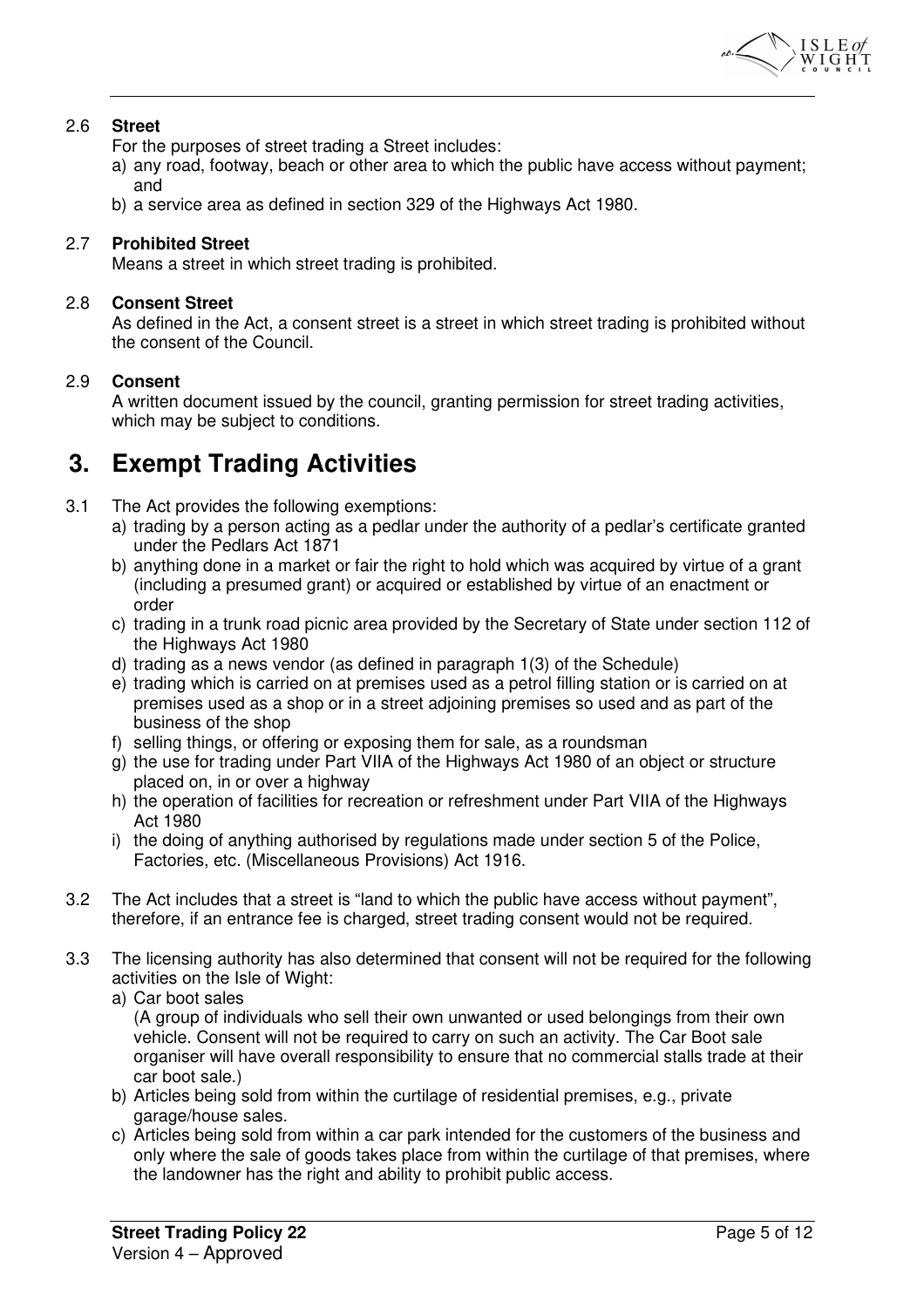

- 3.4 In these circumstances street trading consent is not required, however permission must be obtained prior to trading from the landowner, which includes if the land is highway or any land owned by the council.
- 3.5 Permission may also be required for placing items on the highway (see the relevant street furniture/pavement licensing policies) and items may be removed by the Highways Authority if an obstruction is caused.
- 3.6 Consent also cannot be issued for any trading in a highway to which a control order under section 7 of the Local Government (Miscellaneous Provisions) Act 1976 is in force, other than trading to which the control order does not apply.

# **4. Council Owned Land**

- 4.1 There are areas where the council will not normally give permission for street trading. A full list is available from the licensing department. These areas include:
	- a) Council owned car parks
	- b) Council owned beaches and slipways
	- c) Council controlled Esplanades other than predetermined locations
	- d) Designated 'on street' parking spaces, unless a temporary road closure order and parking suspension order has been issued.
- 4.2 In some circumstances permission maybe granted for special events or new commercial opportunities.

# **5. Types of Street Trading**

5.1 The licensing authority will issue three different kinds of consent for street trading activities.

## 5.2 A Market

Three or more traders operating in the same location at the same time (including as part of an event). The person who organises the market and has overall control of who trades there will be the Market Organiser who would apply for consent and would request the maximum number of stalls they wish to propose. Each market trader will provide the relevant details to the organiser as part of the application process, which would be provided to the Council at least two weeks before the market is due to commence. If, when it comes to issuing consent there are less than the number of stalls originally proposed, the applicant will only need to pay the fees for the number required.

- 5.3 For these types of events the council will accept one application from the person organising the event. The application will list full details of each trader (for each trader a separate form will need to be completed) attending the event and the consent will be issued to the organiser of the event with each individual stall holder listed. The event organiser is responsible to ensure all traders are aware of all conditions attached to the consent and that these are being complied with.
- 5.4 Static Trader

A trader who trades from one predefined location. Static trader applications can specify up to seven locations they wish to trade from; the application must be accompanied by a schedule of the trading pattern. Traders holding a static trading consent will only be permitted to trade on the sites applied for and at the times specified in their application.

## 5.5 Mobile Trader

This refers to a trader who moves from street to street stopping for customers where necessary and where trading in any location, which would not normally exceed 60 minutes.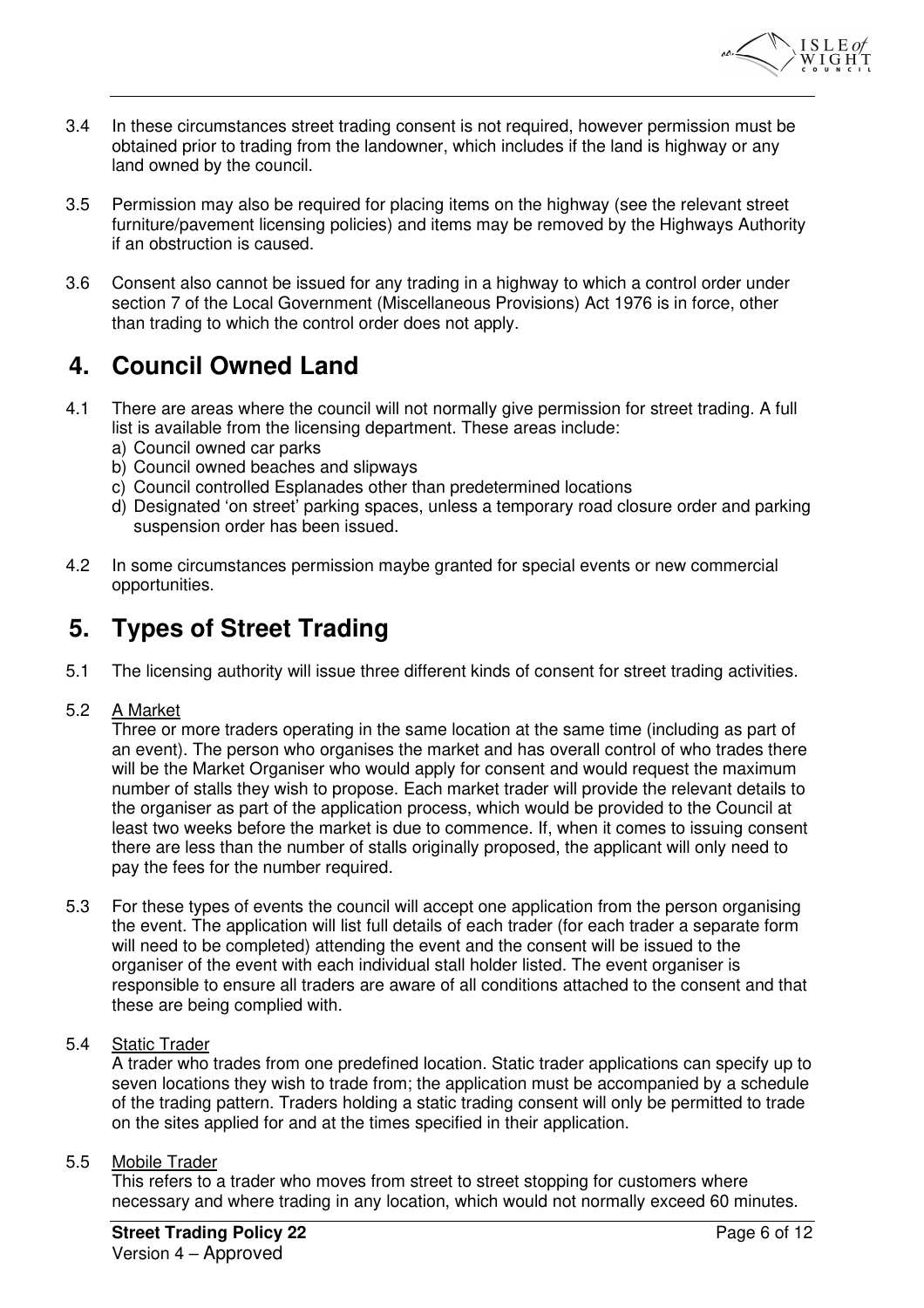

Traders will not normally be permitted to return to the same location within two hours from the departure time.

# **6. Car Sales**

- 6.1 This refers to vehicles located on the highway and advertised for sale (this includes signs displayed that name an individual or business or any other notice designed to indicate the vehicle is for sale).
- 6.2 The licensing authority will not normally grant street trading consent to sell cars, however any application for consent submitted will be assessed on its individual merits.
- 6.3 If anyone sells, offers, or exposes a vehicle(s) for sale on the public highway and street trading consent has not been given, enforcement action may be taken against them under the Act and/or under the Highways Act 1980 as well as the Clean Neighborhoods and Environment Act 2005. For the purposes of this part of the policy, public highway includes footpaths and adjacent verges and public open land as well as the road itself; it does not include private driveways land. Where any vehicle is offered for sale on the highway that is not taxed or insured, it may also be referred to the DVLA Enforcement Team.

# **7. New Applications**

- 7.1 Under the Act, consent cannot be granted to anyone under 17 years old.
- 7.2 When traders are considering purchasing vehicles or equipment to use whilst trading, the council encourages them to consider using 100% electric or other green energy powered vehicles and equipment. By using these vehicles and equipment not only will this help reduce fuel and servicing costs, but it will also contribute towards both the national and local Climate Change agendas.
- 7.3 Traders should consider implementing incentives for refill products and where possible ensure that polystyrene and plastic product coverings, packaging and single use flatware are not used.
- 7.4 The licensing authority will not issue consent for another trader to trade in the exact same position at a time where consent has already been issued. More than one trader may be permitted in the same area.
- 7.5 The Council has not set a limit on the number of street traders of a particular kind.
- 7.6 Applications must be received by the licensing authority at least 2 months and not more than 6 months prior to the date on which the trader wishes to commence trading.
- 7.7 Completed application forms must be submitted to the licensing authority and accompanied by the following:
	- a) At least 25% of the application fee
	- b) Plan(s)/maps, drawn to scale and showing the exact location and the proximity to nearby retail premises and/or other street traders. If a map is not supplied, an inspection of the site may be carried out by the Highways Authority and the cost of which shall be paid by the applicant.
	- c) Photographs showing the front and side elevation of any trading vehicle/stall including all signage. In cases where the applicant has not yet purchased the vehicle/stall, sketches or pictures and the dimensions of the proposed vehicle, unit or stall will be sufficient.
	- d) A list/menu of items proposed to be sold.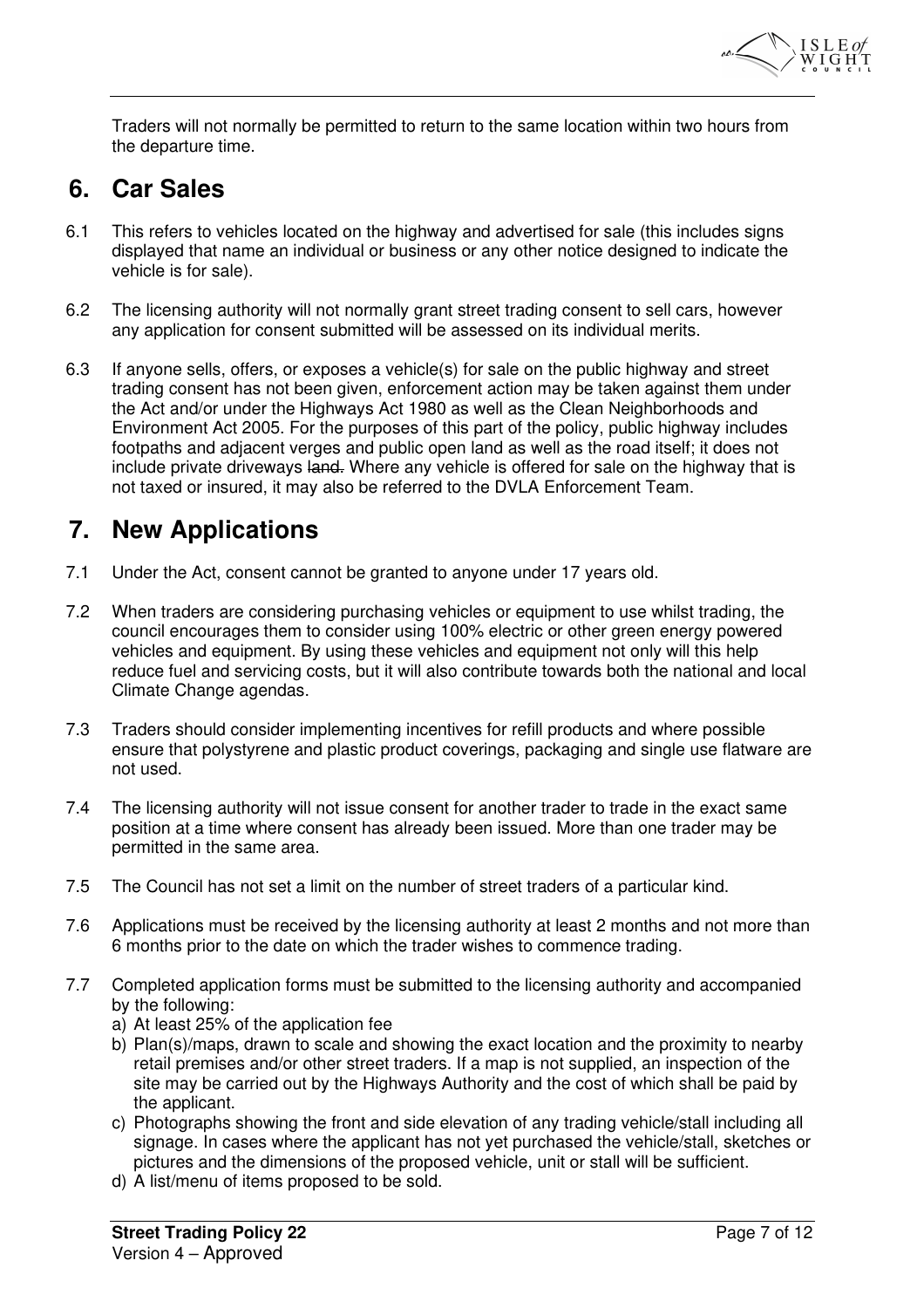

- e) Details of any equipment which will be used in the proposed activity e.g., fryers, generators etc.
- f) Confirmation from the Council's Development Control Department detailing whether planning permission is required or not.
- g) Written permission from the landowner.
- 7.8 Applicants must also:
	- a) Publish a notice in a local newspaper within ten working days of the street trading application being submitted to the licensing authority
	- b) Display an A4 notice at (or as near as possible to) the proposed street trading location(s) from the day after submission of the application to the licensing authority, which must remain in place for the duration of the consultation period [so far is reasonably practicable]

(item b is not applicable to Mobile Traders)

- 7.9 The notice referred to above must contain the following information:
	- a) A title New Street Trading Consent Application
	- b) Name of the Trader
	- c) Exact proposed trading location(s) or indication that the trader is proposing to be Mobile
	- d) The dates or days and times of the proposed street trading
	- e) Items proposed to be sold
	- f) Start and end date of the consultation period
	- g) Details of where any representations should be sent
	- h) A template for the notice is available from the Licensing Department or a fee will be charged for producing the notice.
- 7.10 The notice to be displayed at the proposed trading locations must be printed on pale green coloured paper with text of at least font size 16.
- 7.11 The following must also be submitted to the licensing authority before an application can be determined and consent issued:
	- a) Public liability insurance certificate covering the trading activities for a minimum amount of £5 million (in relation to markets, this will be provided by individual traders via the market organiser unless there is a policy in place covering the whole market).
	- b) A Basic Criminal Record Disclosure Certificate from the Disclosure and Barring Service (DBS) that is not more than 1 calendar month old for the applicant and any person/s that will be assisting on a regular basis.
- 7.12 Failure to comply fully with the application requirements in this section may render the application invalid.

# **8. Renewal Applications**

- 8.1 A renewal application must be submitted to the licensing authority at least 7 calendar days prior to therenewal date.
- 8.2 The application must be accompanied by:
	- a) At least 25% of the application fee
	- b) Public liability insurance certificate covering the trading activities for a minimum amount of £5 million (in relation to markets, this will be provided by individual traders via the market organiser unless there is a policy in place covering the whole market).
	- c) Written permission from the landowner.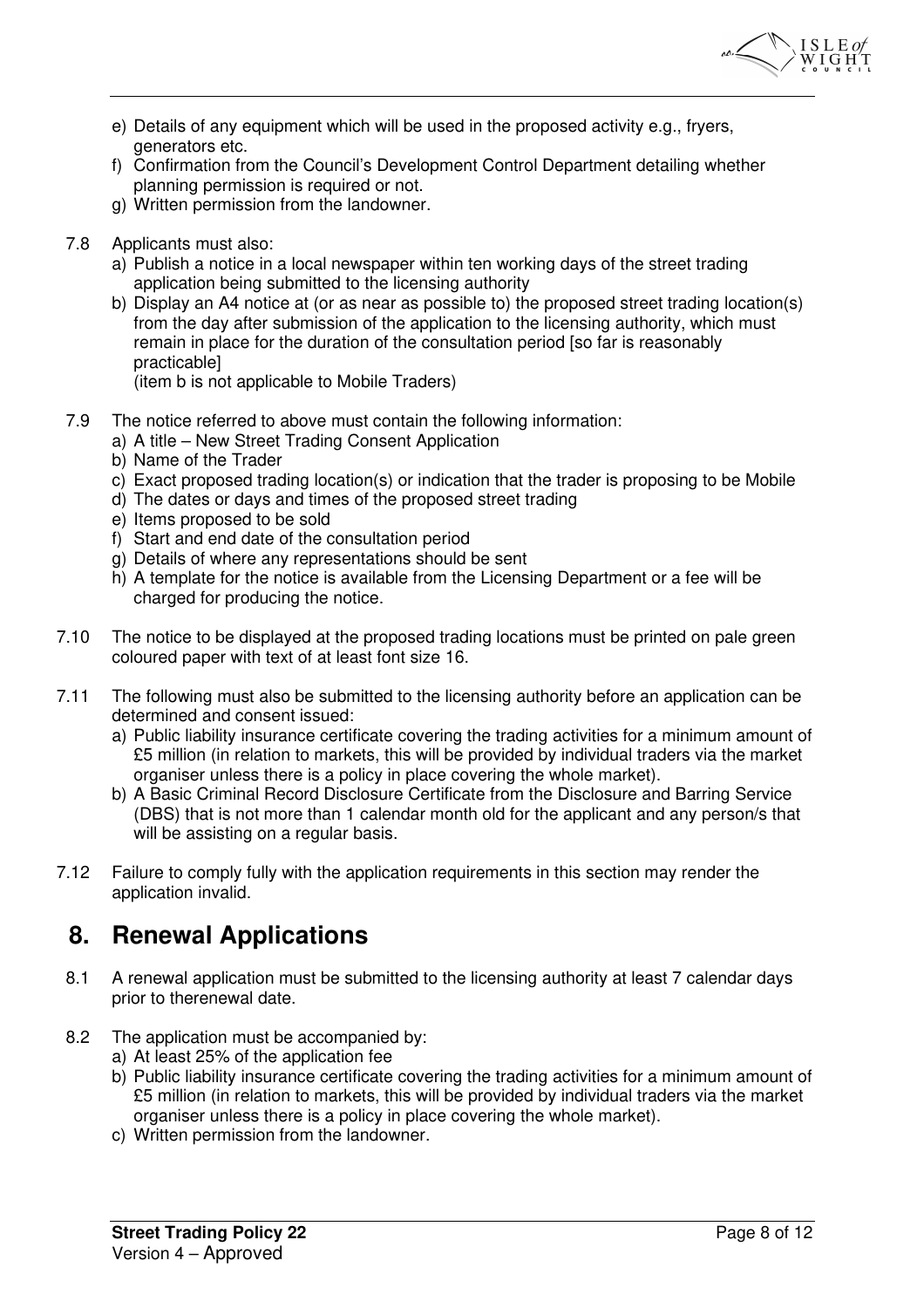

- 8.3 Additional Requirements at Renewal Every 3 Years:
	- a) A Basic Criminal Record Disclosure for the consent holder and any persons that assist on a regular basis from the Disclosure and Barring Service that is not more than 1 calendar month old.
	- b) Up to date photograph of the trading unit. (Not required for Market Consents)
- 8.4 Failure to comply fully with the application requirements in this section may render the application invalid.

## **9. Consultation**

- 9.1 Applications will be subject to a period of consultation regarding the proposed trading activities. The consultation period will be 21 calendar days for a new application and 7 calendar days for a renewal application. In some special circumstances the duration of the consultation period may be varied with the authorisation from a member of the Regulatory Services' Management Team.
- 9.2 All applications will usually be made available to view online at the Council's website for the duration of the consultation period.
- 9.3 The following organisations will be notified of applications and will be able to provide representations:
	- Local Elected Member
	- The relevant Parish or Town Council or any other entity operating in this capacity
	- Fire Authority
	- Hampshire Constabulary
	- Planning Authority
	- Environmental Health
	- Licensing Authority
	- Highways and Parking Services
	- Isle of Wight Council Commercial Activities Department/Parks and Esplanades
	- Local Business Association (where known)
- 9.4 The licensing authority will also accept relevant representations from any other party, which will be considered.
- 9.5 Representations must be made in writing and must include all of the following:
	- a) The name, address and contact information of the person or organisation making the representations
	- b) The name of the premises and/or application reference number to which the representations relate
	- c) The likely impact of the proposed trading activities on the areas of consideration listed below
- 9.6 To be accepted as relevant and therefore taken into account as part of determining an application, representations must relate to at least one of the following areas of consideration:
	- a) Public Safety
	- b) Prevention of Crime and Disorder
	- c) Prevention of Public Nuisance
	- d) Protection of Children from Harm
	- e) The Visual Impact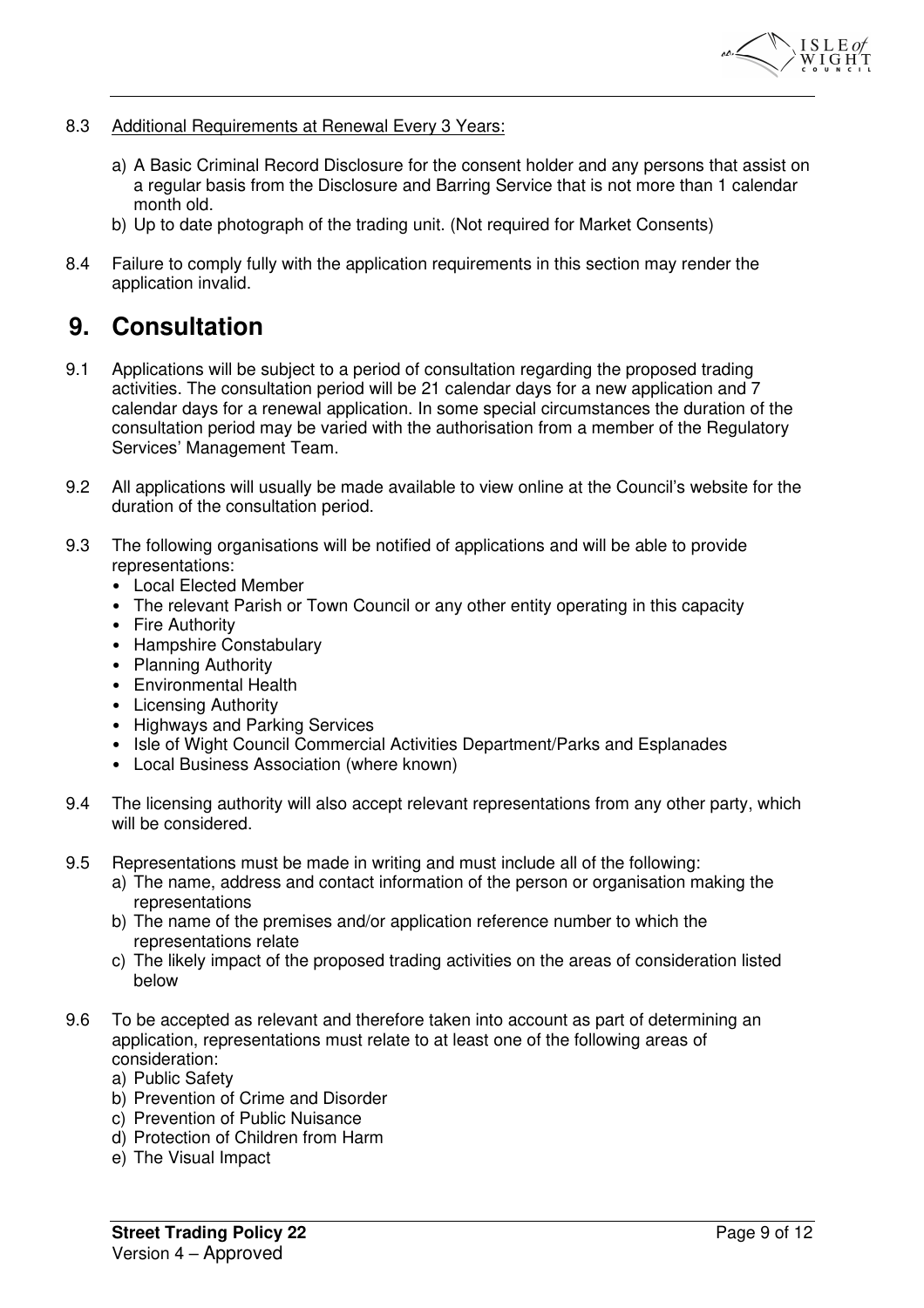

- 9.7 The licensing authority will not consider representations that are believed to be frivolous, vexatious, or which relate to moral grounds.
- 9.8 A frivolous representation is generally taken to be one that is lacking in seriousness.
- 9.9 A vexatious representation is generally taken to be one which is repetitive, without foundation or made for some other reason such as malice.

# **10. Determination**

- 10.1 Street trading consent will be granted for a maximum period of 12 months and may be revoked at any time.
- 10.2 If there are no relevant representations received during the consultation period, the application will be granted without the need for a hearing once the fee has been paid in full or arrangements made with the licensing authority to ensure payment is made.
- 10.3 Where relevant representations are received during the consultation period, applications will usually be determined within 20 working days following the last working day of the consultation period unless a longer period is agreed by all parties.
- 10.4 All relevant representations will be considered. The licensing authority will decide how much weight to give to each representation taking into account the evidence supplied along with any professional knowledge and/or experience of the person or organisation making the representation.
- 10.5 If relevant representations are received during the consultation period and cannot be resolved by an officer between the applicant and the person making the representation, the application will be determined by the Licensing Sub-Committee at a hearing.
- 10.6 The licensing authority has the discretion to consider any relevant representations received after the consultation period for applications where a hearing has been arranged.
- 10.7 The applicant and any persons who made representations may attend the hearing and will have the opportunity to address the Sub-Committee during the hearing.
- 10.8 In determining an application for the grant or renewal of street trading consent the licensing authority will consider the following:
	- a) Public Safety
	- b) Prevention of Crime and Disorder
	- c) Prevention of Public Nuisance
	- d) Protection of Children from Harm
	- e) The Visual Impact

## **Areas for Consideration**

## 10.9 Public Safety

Whether the street trading activity represents, or is likely to present:

- a) a substantial risk to the public from obstructing the highway or any other right of way
- b) a conflict with traffic and pedestrian movements
- c) a fire hazard
- d) unhygienic conditions
- e) a danger when a trader is accessing the site
- f) any other matter presenting a risk to the public, nearby businesses, property or residential premises.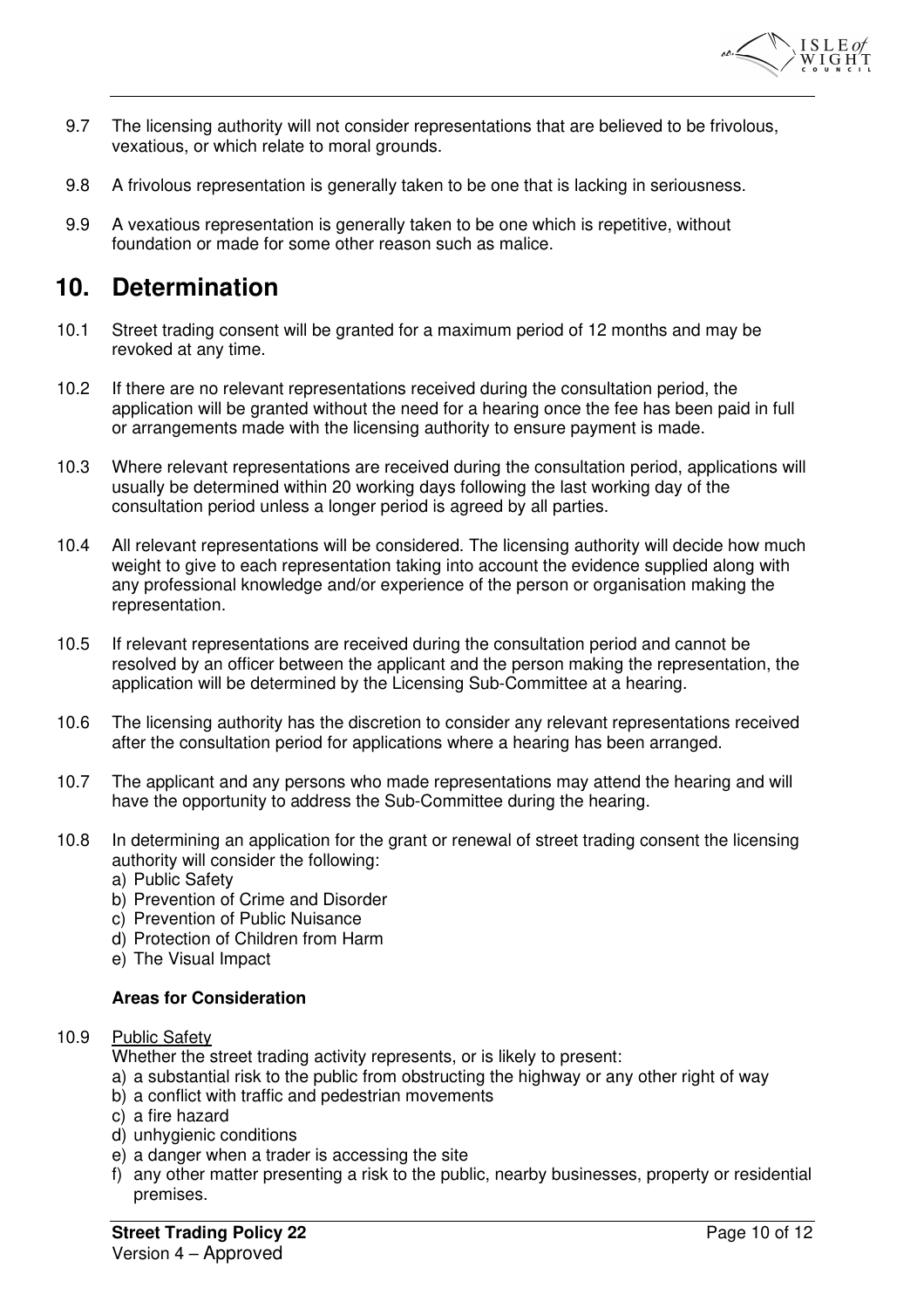

#### 10.10 Prevention of Crime and Disorder

Whether the street trading activity represents, or is likely to present, an increased risk of crime order and disorder.

10.11 The Prevention of Nuisance Whether the street trading activity represents, or is likely to present, a substantial risk of nuisance to the public from litter, noise or odour, particularly in residential areas.

#### 10.12 Protection of Children from Harm Whether the street trading activity represents, or is likely to present, a substantial risk to children. The results of a Criminal Record disclosure will also be relevant to this area of consideration.

#### 10.13 The Visual Impact

Consideration will be given to design and livery of the proposed vehicle or stall as to whether it is in-keeping with the amenity and character of the area.

- 10.14 When determining a renewal application, the licensing authority may also consider:
	- a) Any adverse impact that has arisen from the trading activities and
		- b) Whether appropriate measures have been agreed and put into effect by the applicant to mitigate any adverse impacts.
- 10.15 When determining an application for the grant or renewal of street trading consent the licensing authority will also consider the suitability of the applicant taking into account:
	- a) Whether the applicant has any unspent convictions under the Rehabilitation of Offenders Act 1974.
	- b) Refusal or neglect in paying fees relating to street trading consent.
- 10.16 Where the criminal record disclosure certificate provided by the applicant shows current offences (i.e., those that are unspent under the Rehabilitation of Offenders Act 1974, the licensing authority will consider the following:
	- a) whether the conviction is relevant.
	- b) the seriousness of the offence.
	- c) the length of time since the offence occurred.
	- d) whether there is a pattern of offending behaviour.
	- e) whether that person's circumstances have changed since the offence occurred.
	- f) the circumstances surrounding the offence and the explanation offered by that person.
- 10.17 Criminal Record disclosures will be considered in accordance with the licensing authority's policy relating to convictions.
- 10.18 Each application for consent will be determined on its individual merits.
- 10.19 Where the licensing authority refuse to grant or renew consent, a statement of the reasons for its decision will be provided in writing within 7 calendar days of the hearing.

## **11. Conditions**

- 11.1 The Council is permitted to attach conditions and restrictions on the consent that they consider reasonably necessary; these may also be changed at any time.
- 11.2 The standard conditions that would be attached to consent are available from the Licensing Department; additional conditions may be attached as and when deemed necessary.